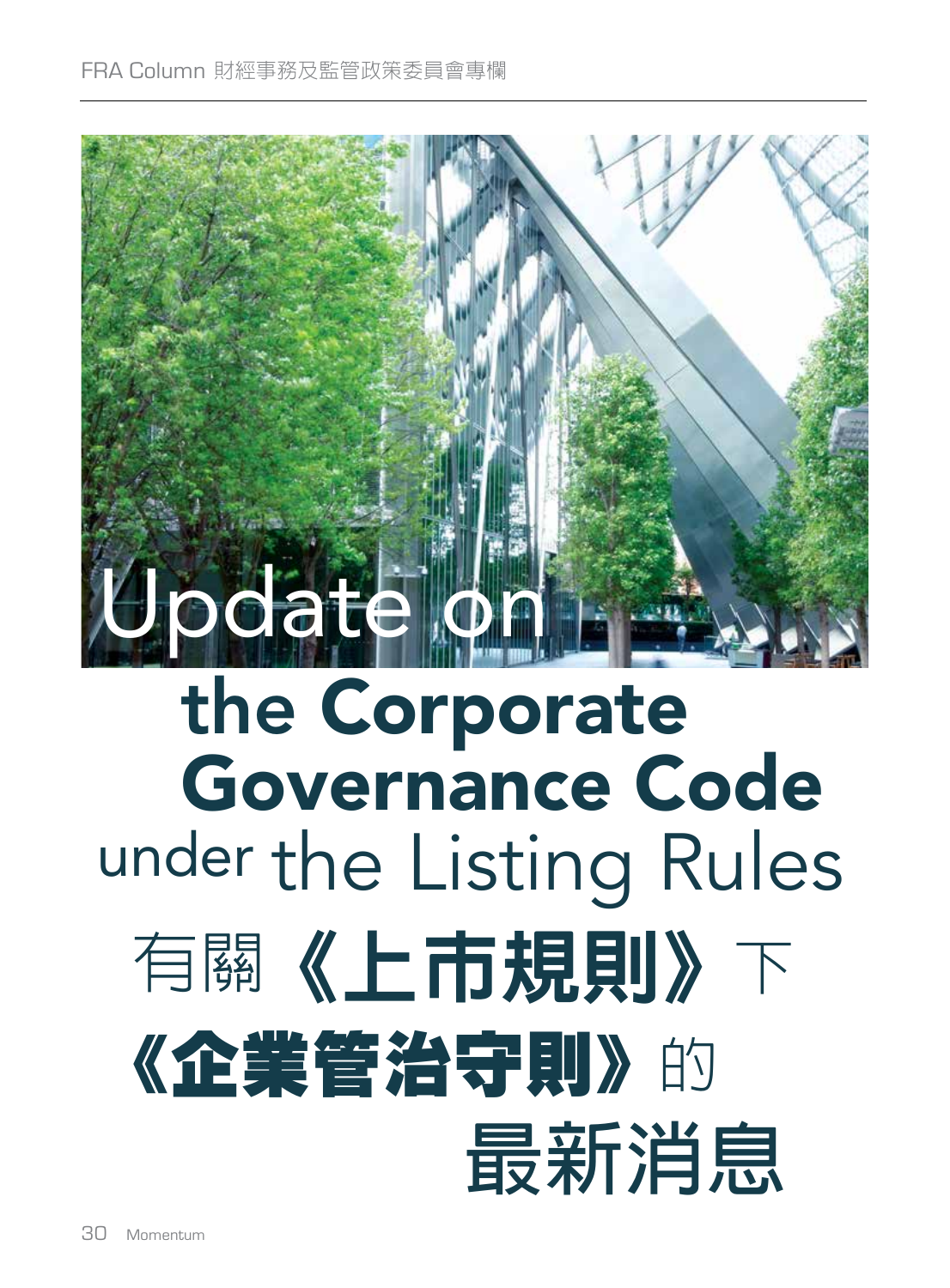In April 2021, Hong Kong Stock Exchange (HKEX) issued the Consultation Paper on the Review of Corporate Governance Code n April 2021, Hong Kong Stock Exchange (HKEX) issued the and Related Listing Rules to consult the market on the proposals to update the Corporate Governance (CG) Code under the Listing Rules (LR). The proposals are intended to:

- (a) highlight the importance of corporate culture in alignment with vision and strategy to deliver long-term sustainable performance;
- (b) enhance board independence, promote refreshment and succession planning, and strengthen the role of the Nomination Committee;
- (c) further promote board (gender) diversity of listed companies;
- (d) improve communication with shareholders;
- (e) elaborate the linkage between corporate governance and environmental, social and governance (ESG) and to improve the timeliness of ESG reports by aligning the publication timeframe of ESG reports with annual reports; and
- (f) improve the flow and readability of the CG Code.

The consultation was completed in June 2021 and the Consultation Conclusions were issued in December 2021. Revised CG Code and LR are effective from 1 January 2022. This article will update our members as to key changes to the CG Code and the LR after the consultation.

## **General**

The CG Code is divided into two parts (Part 1 and Part 2) with an introduction. Part 1 deals with mandatory disclosure requirements and Part 2 deals with the principles of good corporate governance (Principles), code provisions (CPs) and recommended best practices (RBPs). The Principles, CPs, RBPs and "comply or explain" regime are re-drafted and re-arranged with no change of substance but with clarified language and with a reminder that a listed company will be in breach of the LR if it deviates from a CP but does not provide considered reasons and explanations in the manner set out in the CG Code. The introduction of the CG Code also provides a linkage between CG and ESG reporting in that CG provides the framework within which the boards form their decisions and build their businesses and that ESG provides a framework for listed companies to identify and consider what environmental risks and social risks may be material to them.

## **Culture, Whistleblowing and Anti-Corruption Policies**

On culture, under CP A.1.1, the board should establish the purpose, values and strategy of the listed company and satisfy itself that these and its culture are aligned. All directors must act with integrity, lead by example, and promote the desired culture; such culture should instil and continually reinforce across the organisation values of acting lawfully, ethically and responsibly. Under CP D.2.6, a listed company should establish a whistleblowing policy and system for employees and others to raise concerns, in confidence and anonymity, with the audit committee (or any designated committee comprising a majority of independent non-executive directors (INEDs)) about possible improprieties in any matters relating to the listed company. Under CP D.2.7, a listed company should establish policies and systems that promote and support anti-corruption laws and regulations.

2021<sup>年</sup>4月,香港交易所(港交所)刊發有關檢討 《企業管治守則》及相關《上市規則》條文的諮詢 文件,就《上市規則》下《企業管治守則》的更新建 議,諮詢市場的意見。有關建議擬:

- (a) 強調企業文化與願景和策略保持一致的重要性, 以實現長期可持續的業績;
- (b) 提升董事會的獨立性,促進引入新成員及繼任規 劃,及加強提名委員會的作用;
- (c) 進一步推動上市公司董事會(性別)的多元化;
- (d) 改善與股東的溝通;
- (e) 闡述企業管治與環境、社會及管治(ESG)之間 的聯繫,並透過將刊發 ESG 報告的時限與年報保 持一致,以提高ESG報告的及時性;及
- (f) 改善《企業管治守則》的行文以更流暢易讀。

諮詢工作已於 2021年 6 月結束,而諮詢總結亦已於 2021年12月刊發。經修訂的《企業管治守則》及《上 市規則》於 2022 年 1 月 1 日生效。本文將向會員闡述 《企業管治守則》及《上市規則》經諮詢後的主要變 化。

## **概述**

《企業管治守則》分為兩部分(第一部分和第二部分) 及簡介。第一部分涉及強制披露要求,第二部分涉及良 好企業管治的原則(原則)、守則條文及建議最佳常 規。原則、守則條文、建議最佳常規及「不遵守就解 釋」機制經重新草擬及編排,並無任何實質改變,但用 字則更加清晰,並提醒上市公司若偏離守則條文但未按 《企業管治守則》規定的方式提供經審慎考慮的理由及 解釋,則屬違反《上市規則》。《企業管治守則》簡介 亦闡明企業管治與 ESG 報告之間的聯繫,企業管治制 定供董事會制定決策及開展業務的框架,而 ESG 則制 定供上市公司識別及考慮可能對其重要的環境風險和社 會風險的框架。

## **文化、舉報及反貪污政策**

在文化方面,根據守則條文第 A.1.1 條,董事會應制定 上市公司的目的、價值及策略,並確保與上市公司的文 化一致。所有董事行事須持正不阿、以身作則,致力推 廣企業文化。該文化應向企業上下灌輸,並不斷加強 「行事合乎法律、道德及責任」的理念。根據守則條文 第D.2.6 條,上市公司應制定舉報政策及系統,讓僱員 及其他人可暗中及以不具名方式向審核委員會(或任何 由獨立非執行董事佔大多數的指定委員會)提出其對任 何可能關於上市公司的不當事宜的關注。根據守則條文 第D.2.7 條,上市公司應制定促進和支持反貪污法律及 規例的政策和系統。

#### **董事會獨立性**

董事會獨立性方面,根據守則條文第 B.1.4 條,上市 公司應制定機制,以確保董事會可獲得獨立的觀點和 意見,並在其《企業管治報告》中披露該機制。董事 會應每年檢討該機制的實施及有效性。根據守則條文 第 B.2.4 條,若董事會內所有獨立非執行董事均在任 超過九年,上市公司應:(a) 披露每名在任獨立非執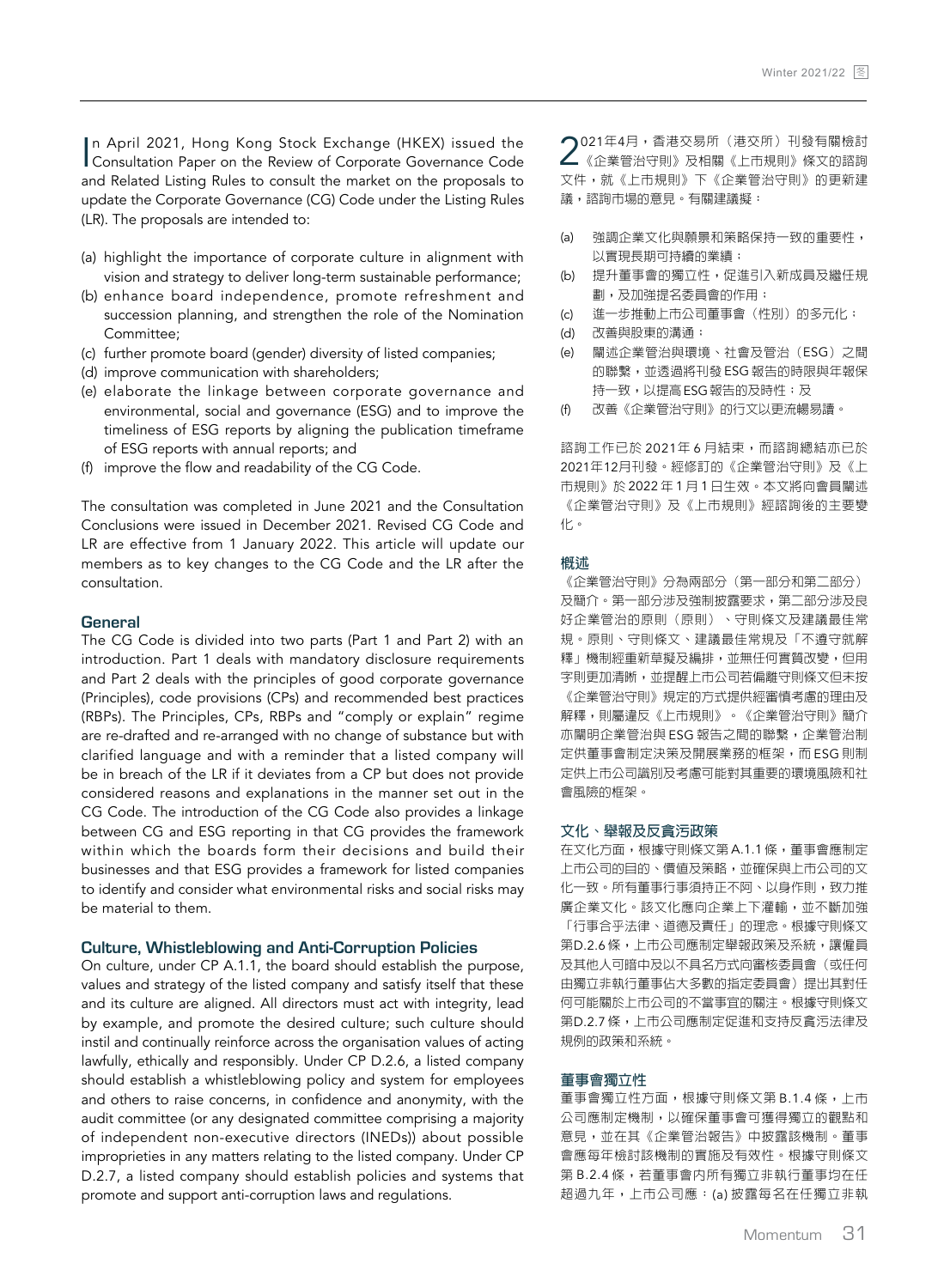#### **Board Independence**

On board independence, under CP B.1.4, a listed company should establish mechanisms to ensure independent views and inputs are available to the board and disclose such mechanisms in the CG Report. The board should review the implementation and effectiveness of such mechanisms on an annual basis. Under CP B.2.4, where all the INEDs have served more than nine years on the board, the listed company should (a) disclose the length of tenure of each INED on a named basis; and (b) appoint a new INED to the board at the forthcoming annual general meeting. Upon objection by our Chamber and others, HKEX has dropped



the proposal to require a long-serving INED to be appointed by independent shareholders as proposed under the Consultation Paper. Under RBP E.1.9, listed companies should not grant equitybased remuneration with performance-related elements to INEDs as this may lead to bias in their decision-making and compromise their objectivity and independence.

Under Main Board (MB) LR 3.27A, a listed company must establish a Nomination Committee chaired by the chairman of the board or an INED and comprising a majority of INEDs. The related CP under the CG Code is consequentially withdrawn.

## **Diversity**

On diversity, under MB LR 13.92, whilst board diversity differs according to the circumstances of each listed company and whilst diversity can be achieved through consideration of many factors, HKEX will not consider diversity to be achieved for a single gender board. Accordingly, a listed company is required to appoint at least a director of a different gender to the board by 31 December 2024. Under CP B.1.3, the board should review the implementation and effectiveness of the policy on board diversity on an annual basis. Diversity policy and its implementation are required to be mandatorily disclosed in the CG Report under item J of Part 1 of the CG Code, including disclosure and explanation on the gender ratio in the workforce, any plans to achieve gender diversity and any mitigation factors in relation thereto.

行董事的姓名及任期;及 (b) 在下次的股東周年大會 上委任一名新的獨立非執行董事。在商會及其他機 構的反對下,港交所已放棄諮詢文件中關於要求長 期任職的獨立非執行董事由獨立股東委任的建議。 根據建議最佳常規第E.1.9條,上市公司不應給予獨 立非執行董事帶有績效表現相關元素的股本權益酬 金,因為這或導致其決策偏頗並影響其客觀性和獨立 性。

根據《主板上市規則》第3.27A條,上市公司必須設立 提名委員會,由董事會主席或獨立非執行董事擔任主 席,成員須以獨立非執行董事佔大多數。《企業管治守 則》中的相關守則條文已被撤銷。

#### **多元化**

多元化方面,根據《主板上市規則》第13.92條,董事 會多元化因應每間上市公司的情況而各有不同。儘管是 否多元化可因應多項因素來考量,但港交所不會視成員 全屬單一性別的董事會達到成員多元化。因此,上市公 司須在2024年12月31日前委任至少一名其他性別的董 事。根據守則條文第B.1.3條,董事會應每年檢討董事 會多元化政策的實施及有效性。多元化政策及其實施須 根據《企業管治守則》第一部分第J項在《企業管治報 告》中強制披露,包括披露及解釋全體員工的性別比 例、為達到性別多元化而訂立的任何計劃,及任何與此 相關的緩解因素。